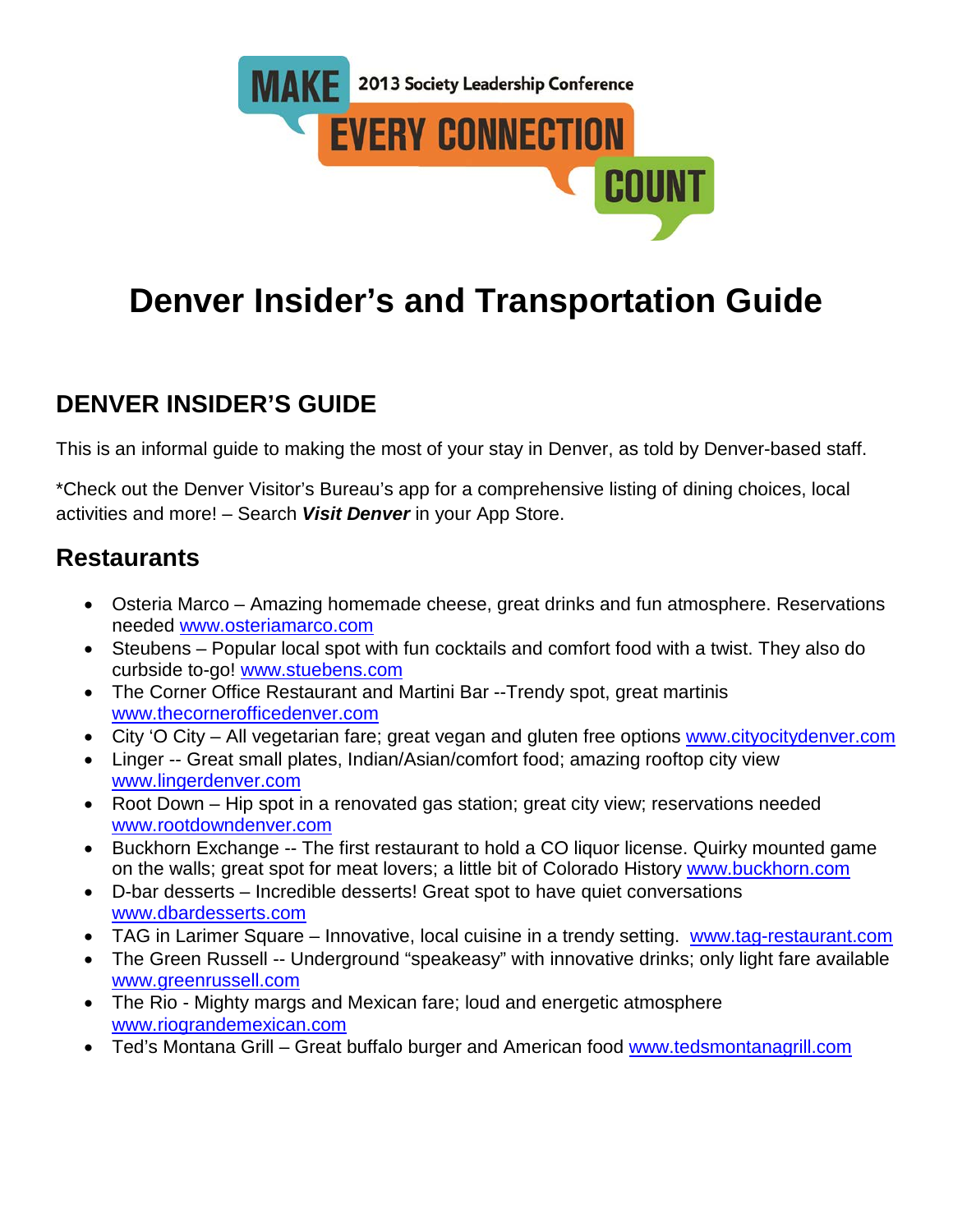

## **Activities**

- Have an outfit malfunction or clothes dilemma? Check out The Denver Pavilion [www.denverpavilions.com](http://www.denverpavilions.com/)
- The overhead lights at Larimer Street/15th Street are a great photo opp!
- Check out the Big Blue Bear statue just outside the Convention Center
- Cruise the  $16<sup>th</sup>$  Street Mall for shopping, dining, people-watching & street performers [http://16thstreetmalldenver.com](http://16thstreetmalldenver.com/)
- REI Flagship Store for outdoor enthusiasts (and an indoor climbing wall!) <http://www.rei.com/stores/denver>
- Check out a sunset from the Hyatt Regency's Peaks Lounge [www.denverregency.hyatt.com](http://www.denverregency.hyatt.com/)
- The Cruise Room Unique (small!) bar; opened the day after Prohibition ended and the atmosphere is still the same. It feels like you're back in the 40's with the way the bartenders dress, the décor, and the music. [www.theoxfordhotel.com/dining/the-cruise-room](http://www.theoxfordhotel.com/dining/the-cruise-room)

### **Local Advice**

- Feel like you need to dress up for dinner? Jeans (with a dressier top) are always appropriate in Denver!
- Drink a lot of water! Great way to fight altitude sickness.
- Bring chapstick! And lotion! Colorado is very dry.
- Be sure to apply sunscreen, even when it is cloudy, we are at 5280'.
- Have some extra time at the airport? Check out Root Down, a trendy restaurant that just opened an airport location! Or Elway's…
- Not sure which direction you're headed? The mountains are always to the West.
- Parking meters in the City of Denver are free for up to 4 hours with a valid handicapped parking placard.
- All city buses (RTD) are equipped with wheelchair lifts or ramps and can carry up to two wheelchair passengers.
- Light rail is free to people using a wheelchair.
- Dress in layers, as the temperature can change significantly throughout the day.
- Wear comfortable (and perhaps warm) shoes.
- Rocky Mountain Oysters are typically breaded and fried and taste like chicken. You can skip it!
- Watch your alcohol intake it affects you faster than you're used to (because of the elevation!)
- Try to watch a sunset from a rooftop patio. They're all over Denver, and watching the sunset behind the mountains is something that "flatlanders" should really do!

#### **A special THANK YOU Amanda Wolz, Emily Holterman, Eva Mather, Susan Fleming, Rebecca Spencer, Kaylin Daniels, Sophia Conti, and Alexis Johnson of the Colorado-Wyoming Chapter for their ultra-trendy recommendations and advice!**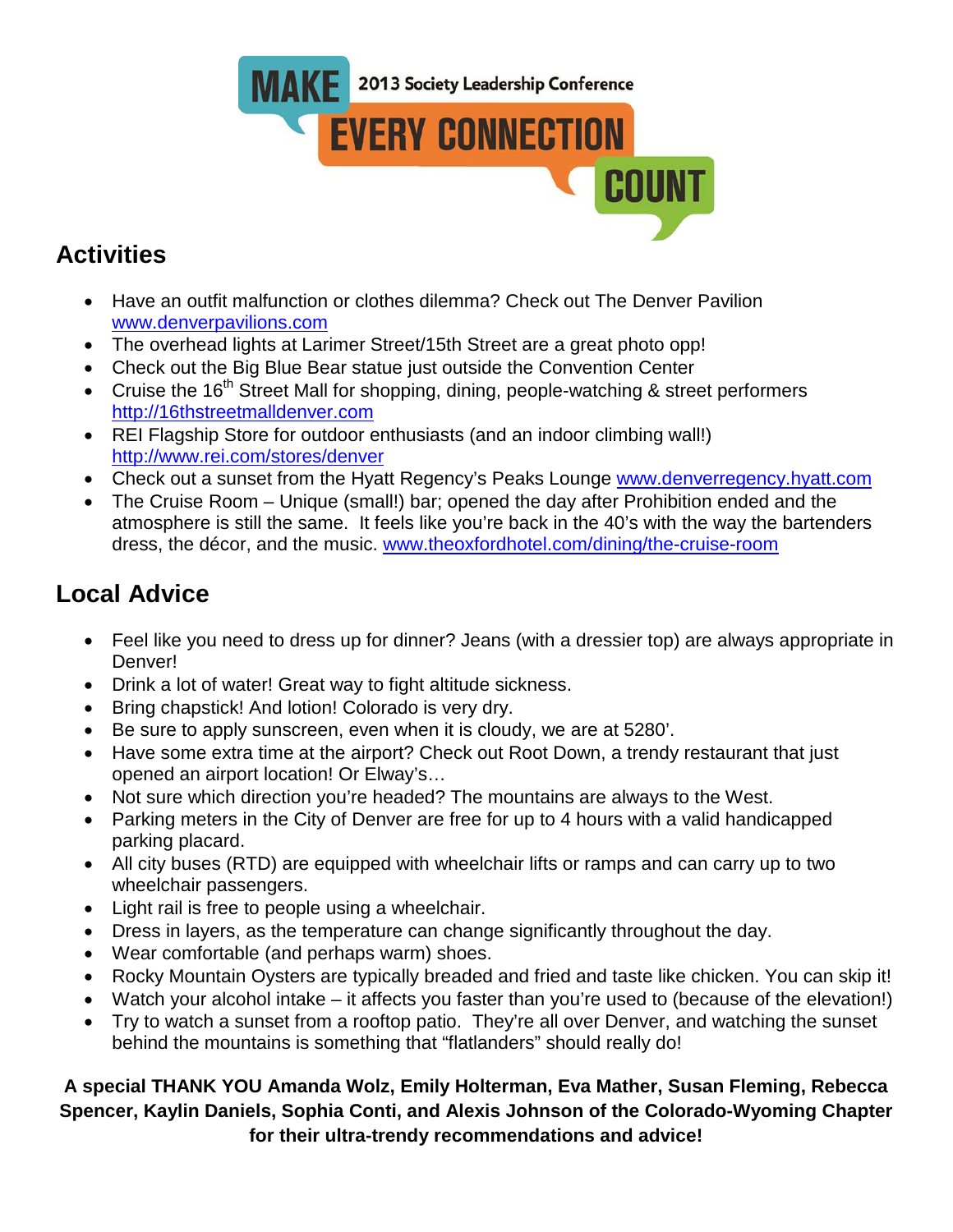

## **DENVER TRANSPORTATION GUIDE**

### **Bicycle**

- Denver B-Cycle [\(http://denver.bcycle.com/\)](http://denver.bcycle.com/) Bicycles that you can rent for a short time; simply deliver your bike to a B-Cycle location!

- Mile High PediCabs – 303-PEDICAB [\(http://www.milehighpedicabs.com/\)](http://www.milehighpedicabs.com/)

### **Local Taxis**

- Freedom Cabs 303-444-4444 [\(http://www.freedomcabs.com/\)](http://www.freedomcabs.com/)
- Metro Taxi 303-333-3333 [\(http://www.metrotaxidenver.com/\)](http://www.metrotaxidenver.com/)
- Yellow Cab 303-777-7777 [\(http://www.denveryellowcab.com/\)](http://www.denveryellowcab.com/)

**16th Street Mall Ride** [\(http://www.rtd-denver.com/FREEMallRide.shtml\)](http://www.rtd-denver.com/FREEMallRide.shtml) FREE bus service along the 16<sup>th</sup> Street Mall

#### **Light Rail** [\(http://www.rtd-denver.com/Schedules.shtml#lightrail\)](http://www.rtd-denver.com/Schedules.shtml#lightrail) Inexpensive train service; runs Denver to Golden and South Denver to Downtown

### **Mobility Rentals**

#### **Aspen Medical Supply**

Phone: 720-322-0101

What: Wheelchairs, scooters, vans, other assistive equipment and medical supplies Rental Minimum: 1 day wheelchairs, 3 days scooters Website: [www.aspenmedicalsupply.com](http://www.aspenmedicalsupply.com/)

#### **Jensen Medical, Inc.**

Phone: 303-751-7292 What: Standard/electric wheelchairs and scooters available for rental Rental Minimum: 1 day Website: [www.jensenmedicalsupplies.com](http://www.jensenmedicalsupplies.com/)

#### **The Mobility Shop**

Phone: 888-404-5554 What: Standard/electric wheelchairs and scooters available for rental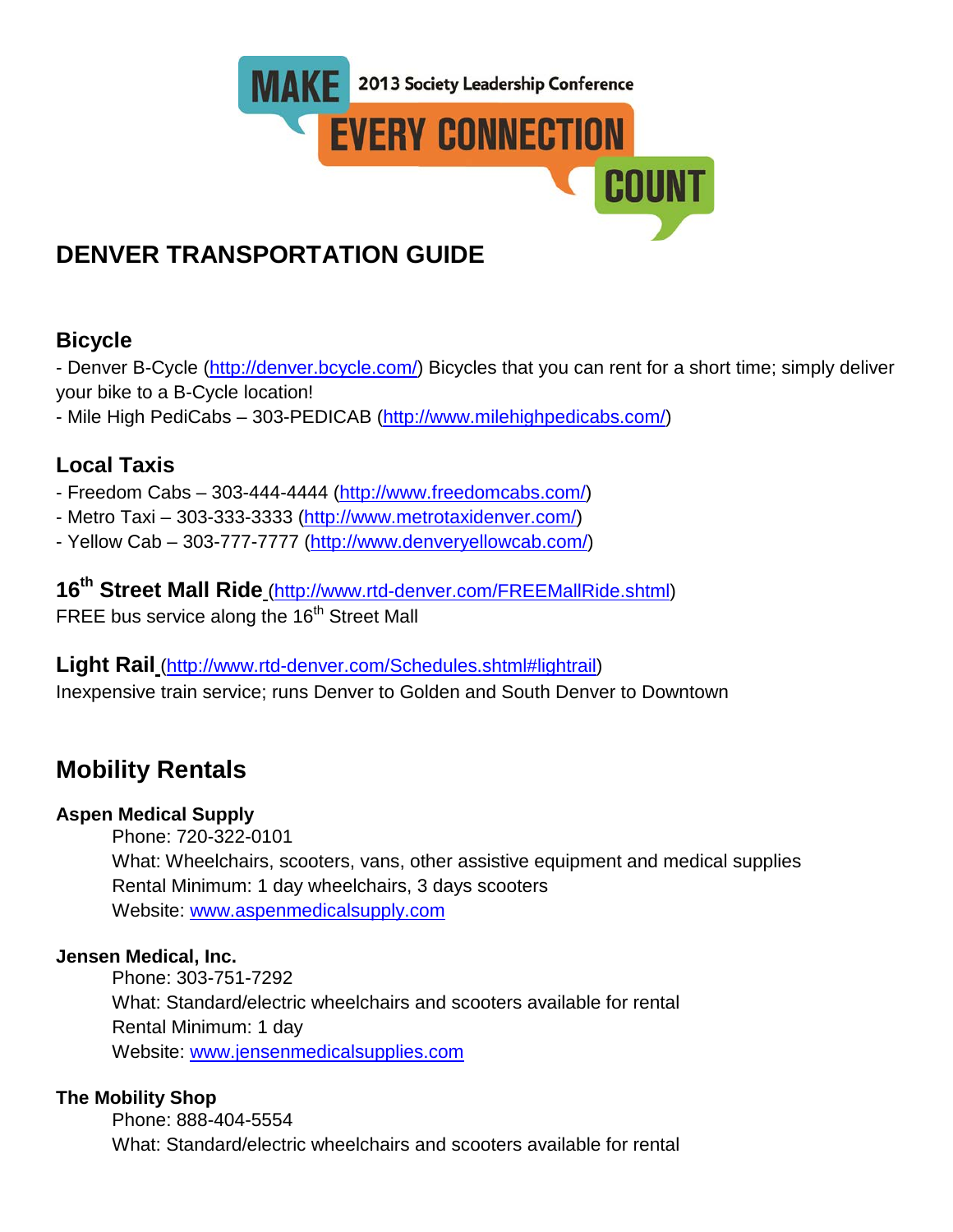

Rental Minimum: 1 day Website:<http://www.themobilityshop.com/boston/?page=denver>

#### **Colorado Lifestyles**

Phone: 303-988-4875 What: Standard/electric wheelchairs and electric scooters available for rental Rental Minimum: 1 week standard wheelchairs and scooters, 1 month electric wheelchair

Wheelers Accessible Van Rentals & Electric Scooters Phone: 800-456-1371 or 303-884-9784 What: Accessible vans and Standard/ electric scooters Website:<http://www.wheelersvanrentals.com/Denver/>

### **Wheelchair Accessible Transportation**

#### **RTD access-a-Ride**

#### <http://www.rtd-denver.com/HowToRideaccessRide.shtml>

Access-a-Ride service must be reserved 1-3 days in advance. Please call 303-299-6560 to make a reservation. Make your request as early as possible, since access-a-Ride trips are scheduled on a space-available, shared-ride basis.

#### **Yellow Cab Mobility Plus**

[http://www.denveryellowcab.com/yellow\\_cab/yellow\\_cab\\_mobility\\_plus.htm](http://www.denveryellowcab.com/yellow_cab/yellow_cab_mobility_plus.htm)

Accessible vans are available but reservations are required. Please call 303-777-7777 to make reservation. Van seats one chair plus two other passengers. Yellow Cab Mobility Plus transports all types of wheelchairs, power chairs, and scooters.

#### **Metro Taxi**

#### <http://www.metrotaxidenver.com/>

Accessible vans are available but reservations are required. Please call 303-333-3333 to make reservation. Van seats one chair plus two other passengers.

#### **SuperShuttle**

#### <http://www.supershuttle.com/AccessibleService.aspx>

Accessible vans are available but supply is limited. Reservations are required with 24 hour notice. When making a reservation, customers should specify whether or not an accessible vehicle is required or if a service animal will be accompanying the customer. Call 303-370-1300 option 2. Van seats one chair plus two other passengers.